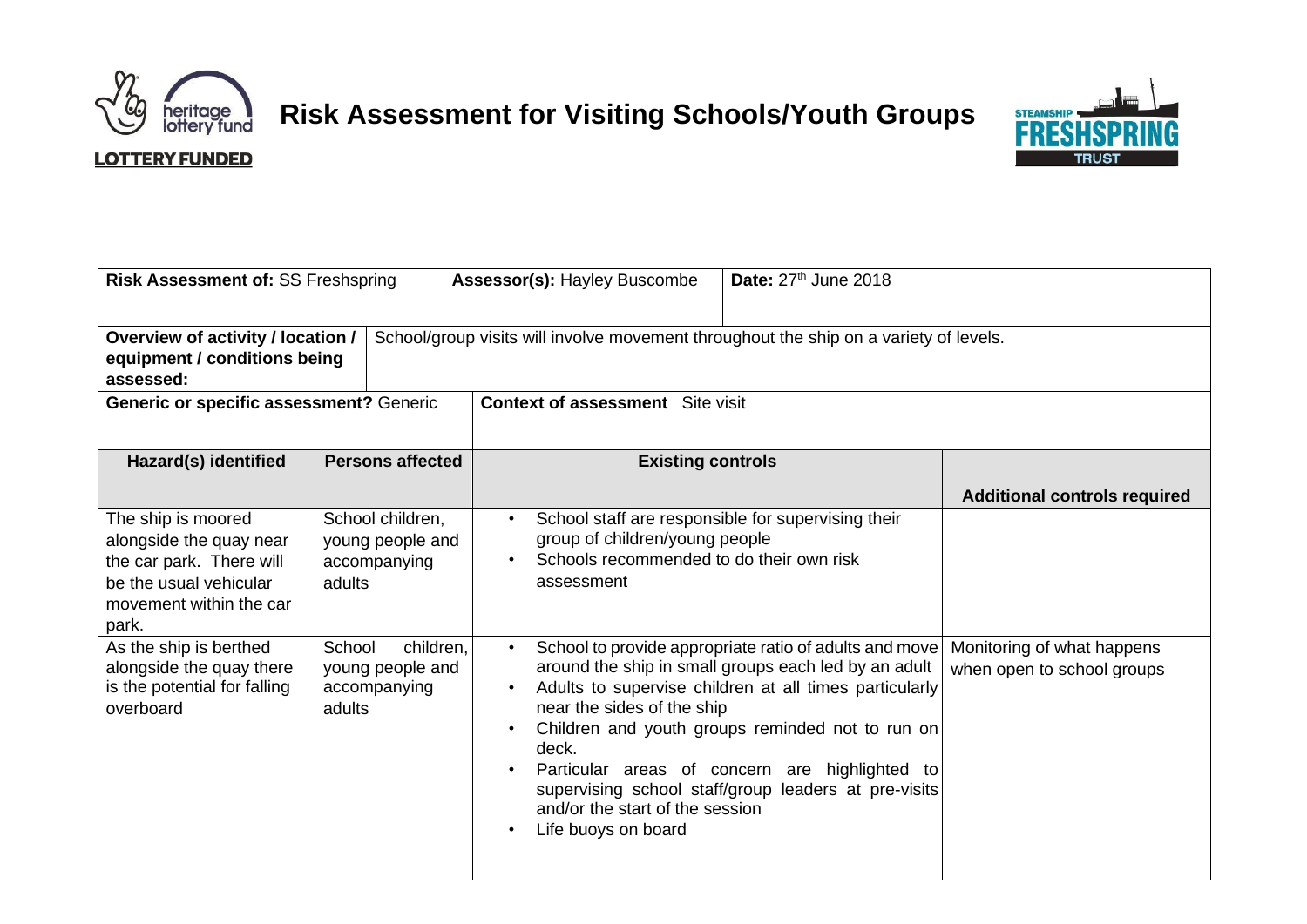| The ship takes the visitor<br>onto a variety of levels<br>using fairly steep ladders.<br>There are several<br>combings throughout the<br>ship which are potential | School<br>children,<br>young people and<br>accompanying<br>adults<br>School children,<br>young people and<br>accompanying<br>adults | All steps have handrails.<br>All visitors will be reminded that they should face the<br>steps and hold onto the handrails when descending<br>or ascending them.<br>Particular areas of concern are highlighted to<br>supervising school staff/group leaders at pre-visits<br>and/or the start of the session.<br>The school/youth groups will be reminded to take<br>$\bullet$<br>care when moving around the ship, particularly<br>watching out for combings<br>Particular areas of concern are highlighted to | Monitoring of what happens<br>when open to school groups<br>Monitoring of what happens<br>when open to school groups |
|-------------------------------------------------------------------------------------------------------------------------------------------------------------------|-------------------------------------------------------------------------------------------------------------------------------------|-----------------------------------------------------------------------------------------------------------------------------------------------------------------------------------------------------------------------------------------------------------------------------------------------------------------------------------------------------------------------------------------------------------------------------------------------------------------------------------------------------------------|----------------------------------------------------------------------------------------------------------------------|
| trip hazards.                                                                                                                                                     |                                                                                                                                     | supervising school staff/group leaders at pre-visits<br>and/or the start of the session.                                                                                                                                                                                                                                                                                                                                                                                                                        |                                                                                                                      |
| The ship has numerous<br>fixed floor obstacles which<br>are a potential trip hazard.                                                                              | children.<br>School<br>young people and<br>accompanying<br>adults                                                                   | The school groups/visitors will be reminded to take<br>$\bullet$<br>care when moving about on deck, particularly<br>watching out for fixed obstacles on the floor.<br>School groups/visitors will be directed away from<br>potential trip hazards where possible by stewards<br>and group leaders.                                                                                                                                                                                                              | Monitoring of what happens<br>when open to school groups                                                             |
| Bumps, scrapes and head<br>hazards.<br>Several areas of the ship<br>have low door entrances,<br>ceilings and/or structural<br>hazards.                            | children.<br>School<br>young people and<br>accompanying<br>adults                                                                   | All visitors will be reminded to take care when<br>moving about the ship particularly looking out for low<br>door entrances and things that they may bump their<br>head on.<br>When descending/ascending stairs visitors will be<br>reminded to watch their backs by stewards and<br>group leaders.<br>Particular areas of concern are highlighted to<br>supervising school staff/group leaders at pre-visits<br>and/or the start of the session.                                                               | Monitoring of what happens<br>when open to school groups                                                             |
| Fire                                                                                                                                                              | <b>Visitors</b>                                                                                                                     | A full fire risk assessment has taken place<br>All stewards understand how to evacuate the<br>building<br>Groups will be notified of emergency procedures and<br>fire exits.                                                                                                                                                                                                                                                                                                                                    |                                                                                                                      |
| Disorientation on site                                                                                                                                            | School children                                                                                                                     | School staff are responsible for supervising their<br>group of children/young people. School advised to<br>divide into smaller groups with adults supervising<br>them to move around the site.<br>School to provide appropriate ratio of adults.                                                                                                                                                                                                                                                                | Monitoring of what happens<br>when open to school groups                                                             |